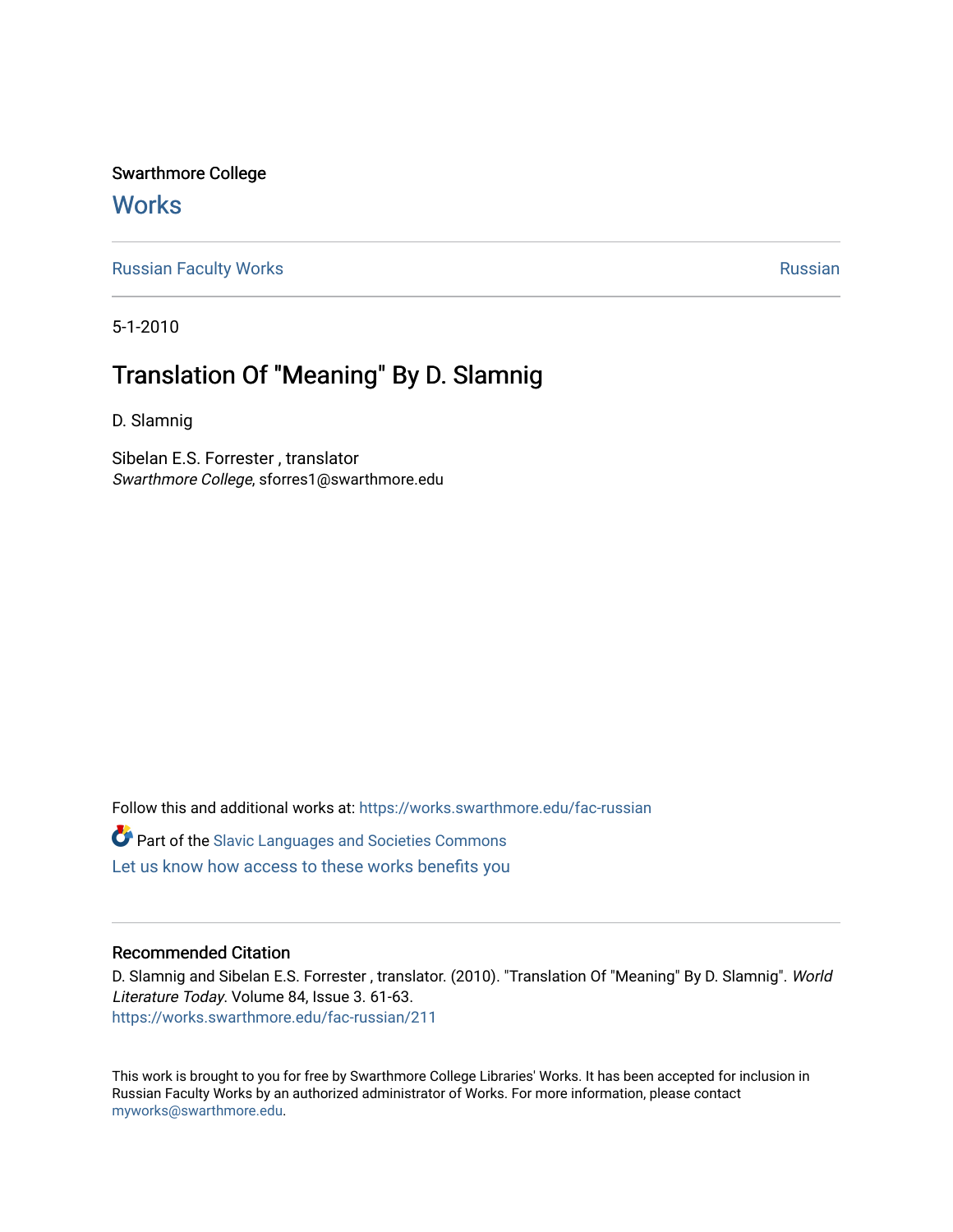### Meaning

Author(s): Davor Slamnig and Sibelan Forrester

Source: World Literature Today , MAY/JUNE 2010, Vol. 84, No. 3 (MAY/JUNE 2010), pp. 61-63

Published by: Board of Regents of the University of Oklahoma

Stable URL:<https://www.jstor.org/stable/27871090>

JSTOR is a not-for-profit service that helps scholars, researchers, and students discover, use, and build upon a wide range of content in a trusted digital archive. We use information technology and tools to increase productivity and facilitate new forms of scholarship. For more information about JSTOR, please contact support@jstor.org.

Your use of the JSTOR archive indicates your acceptance of the Terms & Conditions of Use, available at https://about.jstor.org/terms



is collaborating with JSTOR to digitize, preserve and extend access to World Literature Today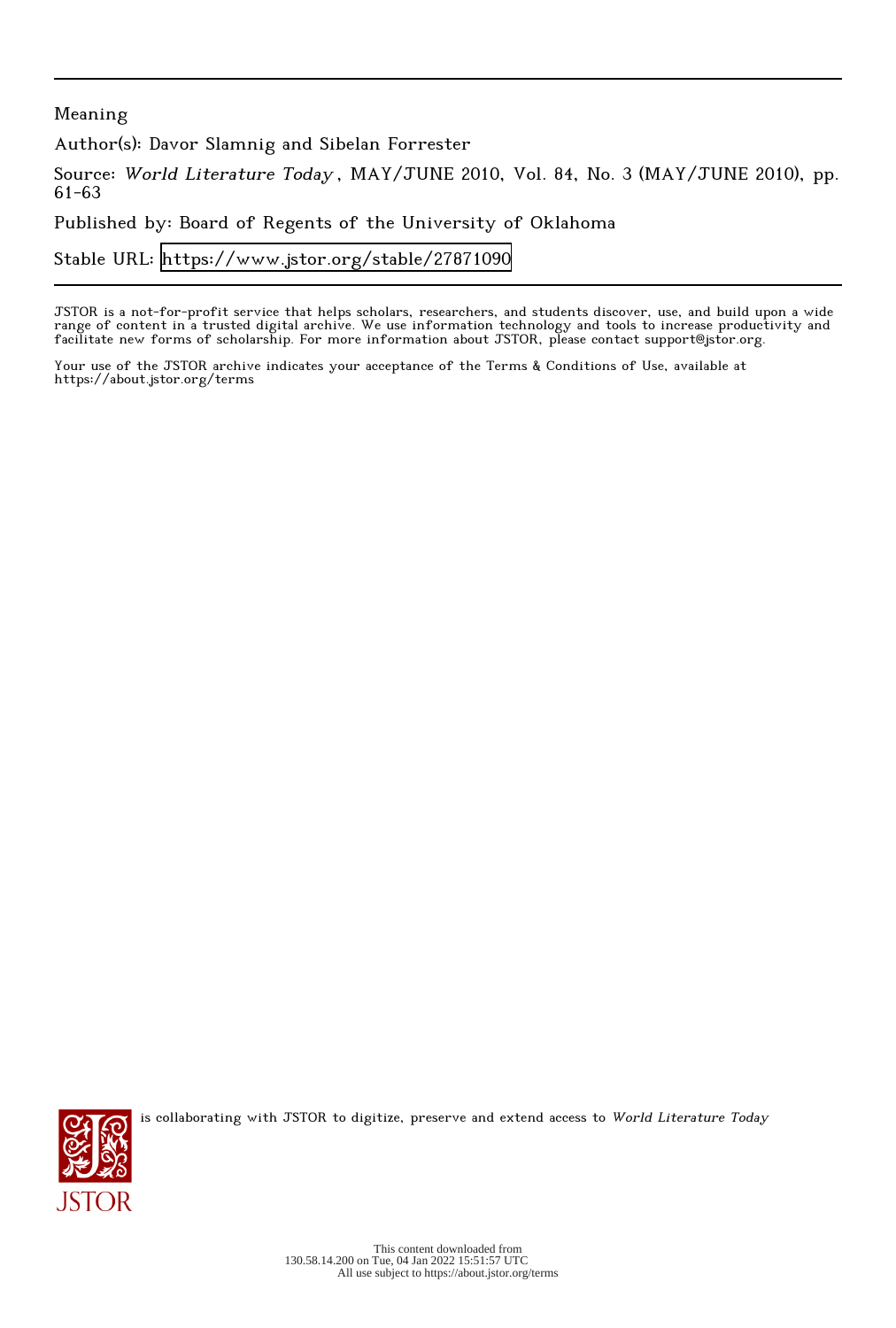# Meaning

Davor Slamnig

 Davor Slamnig is a Croatian writer, musician, and composer. "Smisao" was appears here for the first time in English. For more on Croatia's colorful SF appears here for the first time in English. For more on Croatia's colorful SF scene, read Aleksandar Ziljak's survey in this month's issue of WLT online.

eek meaning, or else reproduce-these were the only two options on the distant planet of Torte. The dominant life form was represented by intelligent cephalomorphic<br>Torteons, and for millennia the Torteonic practi- Torteons, and for millennia the Torteonic practi cal social prince phy had carried out two an directives:

 (1) An adult Torteon was expected to con tribute (as much as possible) to the general civi lizational understanding of the meaning of life. Every original individual insight was entered into The Book.

 (2) Reproduction was the task of those who were not capable of cognition-be it that they had never even tried, or that the springs of the spirit<br>had dried up in them. Upon embarking on repro had dried up in them. Upon embarking on repro duction, the individual spent all his energy on the cultivation and education of the offspring. Thus he lost forever, both practically and formally, the right to participate in the collective cognitive process.

 A child did not reach independence for at least the first thirty years. For the first seven years it had the form of a beaked larva that couldn't move at all, whose gaping opening expected pre digested food nine times a day. It spent the next seven years in the tadpole stage, only to form a seven years in the tadpole stage, only to re cocoon at firech. Then there followed two y of relative relaxation for the parents (the comerely had to be moved from time to time wouldn't mildew). But in the seventeenth year a giddy butterfly-like creature emerged from the cocoon and, to its parents' horror, fluttered off through the world at great speed, exposing itself to unnecessary dangers (but still coming

home several times a week to raid the parental nutrimat). With singed wings, sometime after nutrimat). With singed wings, sometime after twenty-five, it would begin serious sendomig. the quest for its own cognitive vocation, and then sometime after thirty it would finally stabilize into a socially responsible unit.

Young Emul, too, passed through all of this. Young Emul, too, passed through all of Gradually grasping the state of things, he began to feel ashamed of his own parents who, by the very act of giving birth to him, had renounced cognition. For he was at liberty to sail the seas of existence, to discover the mystery, while his parents had condemned themselves to a kind of debilitating servitude.

 Emul, gifted as he was, made it through all the schools with ease and excellence. After he had satisfied even the highest educational criteria, he<br>began to write a dissertation with the working began to write a dissertation with the working title Circular Autocognition: Consciousness as the Consciousness of Consciousness. At first the ideas announced themselves in a clear but short-lived flash; the process of exact formulation demanded a great deal more time. Emul realized that intro spection, with his own consciousness as the sole experimental subject, would be only one of the many tools he would need to use. But how could he observe someone else's consciousness?

As his first experimental subjects, he took some electroluminescent dodecapods from the some electroluminescent dodecapods from the depths of the ocean. Proceeding from the hyp esis that the flickering illuminative phenom ena within those translucent organisms reflected their conscious processes, he placed a mirror in their aquarium. Theoretically, the dodecapods would, as they looked at themselves in the mirror,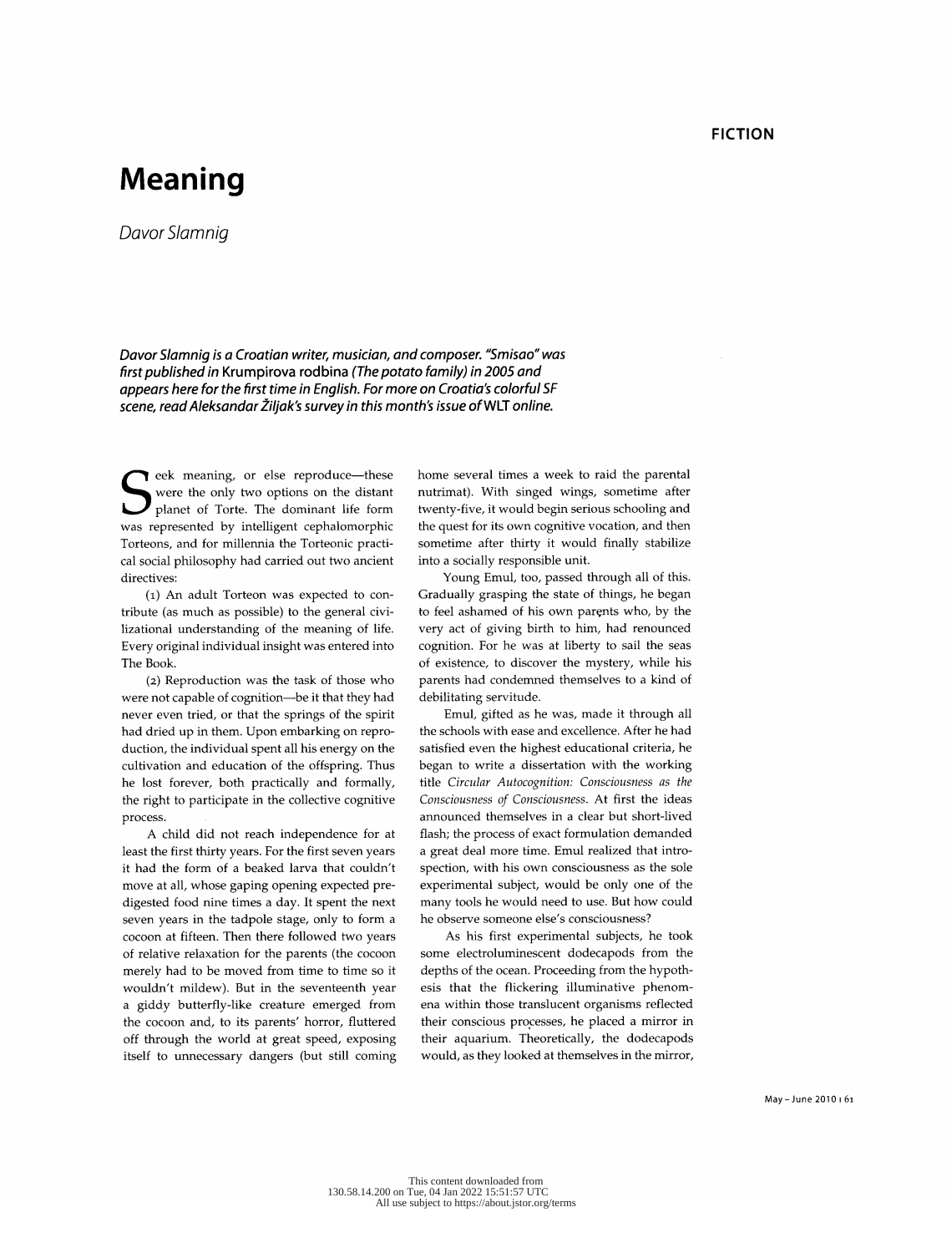perceive their own psyche. Thus they would be trapped in a perceptual-expressive positive feed back loop, culminating in the end in some kind of psychic singularity.

 And indeed, the dodecapods would float over to the mirror and then somehow freeze their behavior varied from a gentle undulation of the limbs to sudden convulsions. When the mir ror was removed, the dodecapods did not man age to recover their psychic equilibrium. After short-lived, manic episodes they would all sink into catatonia and expire.

 That fact, no matter how experimentally reproducible, did not help Emul's thesis much. He wanted to demonstrate that an increase of autocognition improved the quality of consciousness. The dodecapods, unfortunately, were losing their consciousness forever. And the replacement cost of a single specimen was around 1,200 Tortels. The costs of the project were growing; soon  $t_{\text{tot}}$  and  $t_{\text{tot}}$  are project were growing; Emul would have to show some kind of results.

ne night, in the basement of the Biopsych Institute, in the passage between the aquar ium and the computer hall, he got acquainted with Felis.

 Felis was occupied with her own project, which was an attempt to demonstrate that con sciousness was a completely deterministic phe nomenon. The basic thesis was that "free will" was in fact a myth, an unscientific product of Tor teonic collective vanity, which could not be recon ciled with the fact that an apparently "conscious" being neither decided, nor even knew, what it would be doing next. And, again, it would always react unambiguously to current circumstances.

 The solution of that paradox lay in the fact that current conditions are always too complex to<br>be precisely extrapolated into the future, at least not with the available resources. Theoretically, a not with the available resources. Theoretically, a computer that would be capable of this would have to possess a complexity equivalent to the whole universe (or greater).

 Therefore, a conscious being is an automa ton, but it can't grasp its own automatism.

 She had an unappealing theory. His dodeca pods were dying off. They had something in com mon. In the canteen, illuminated with flickering xenon lamps, they wearily told each other their stories. Through the windows they observed the dirty parking lot, as the first light of dawn slowly but implacably overpowered the street lights. After a moment the streetlights gave up  and winked out. It was time to go. They walked out into the cold air.

 His autobot was in the shop (the ionic con verter was clogged). She offered to give him a ride to his compartment in her bot, but he told her he would prefer to walk.

In the beginning their association had a colle gial and friendly character. Neither one suspected which way it was actually going. The first things they tried to connect were their theories, as a symbolic introduction to the deeper process of connection.

The average temperature of the tropical b of Torte was around  $4$ ?, and toward the pole it sank on a steep curve. Some organisms had<br>adapted to a temperature below -150 $^{\circ}$ C. Felis adapted to a temperature below  $-150$ . Feli believed that under those conditions their ne rons must occasionally be in a condition of superconductivity, or even in a quantum coher ent condition, producing brief cognitive bursts of unbelievable power. The practical Emul got the idea for a microwave brain chiller, which could, theoretically, drastically increase cognitive (and autocognitive) capabilities.

Once again it had to do with the bright flash<br>of an idea, formulated in the moments they spent together more and more often. In the beginning together more and more often. In the beginning those were less and less accidental meetings in the institute canteen, but later joint expeditions out to the local gastroramas, enozonk bars, and digilepsothèques.

 Be that as it may, the idea had to be formally explicated: they had to plow through an incal culable mountain of mathematics, physics, and biology. Moreover, they had to select new experi mental examples and conceptualize the tests. Then the elaborated project had to be submitted to the Evaluation Office, and after that their attes-<br>tation provided to Biopsych, which in the end would say amen to the proposed program, obtain would say amen to the proposed program, obtain specificns, and provide experimental conditions in the basement.

 After six Torteonic months (around eighteen Earth ones), when they had already lost all hope, the papers came from Biopsych. Their project was approved, the financing guaranteed, and the first refrigerator with the subpolar sloths was en route.

Felis wasn't at the institute. Emul drove off

 to her residence and went in without knocking. Felis: The papers came: The shouted from the entryway. He looked into the kitchen. She wasn't there. "Felis!"

 Davor Slamnig (b. 1956, Zagreb) spent some time in the U.S. in his youth, getting hooked on folk songs and SF. He had a go at different musical instruments, ranging from ukulele to saxophone, before finally settling on the guitar. His first stories were published in Croatia in the 1980s, followed by four books (three story collections and a novel). Currently, he is writing mostly in C++.

 Sibelan Forrester has published translations from Croatian, Russian, and Serbian, including Irena Vrkljan's Svila, Skare and a bilingual edition of Elena Ignatova's ВОЗДУШНЫЙ KOJIOKOJI/The Diving Bell. In her day job, she is Professor of Russian Language and Literature at Swarthmore College.

621 World Literature Today